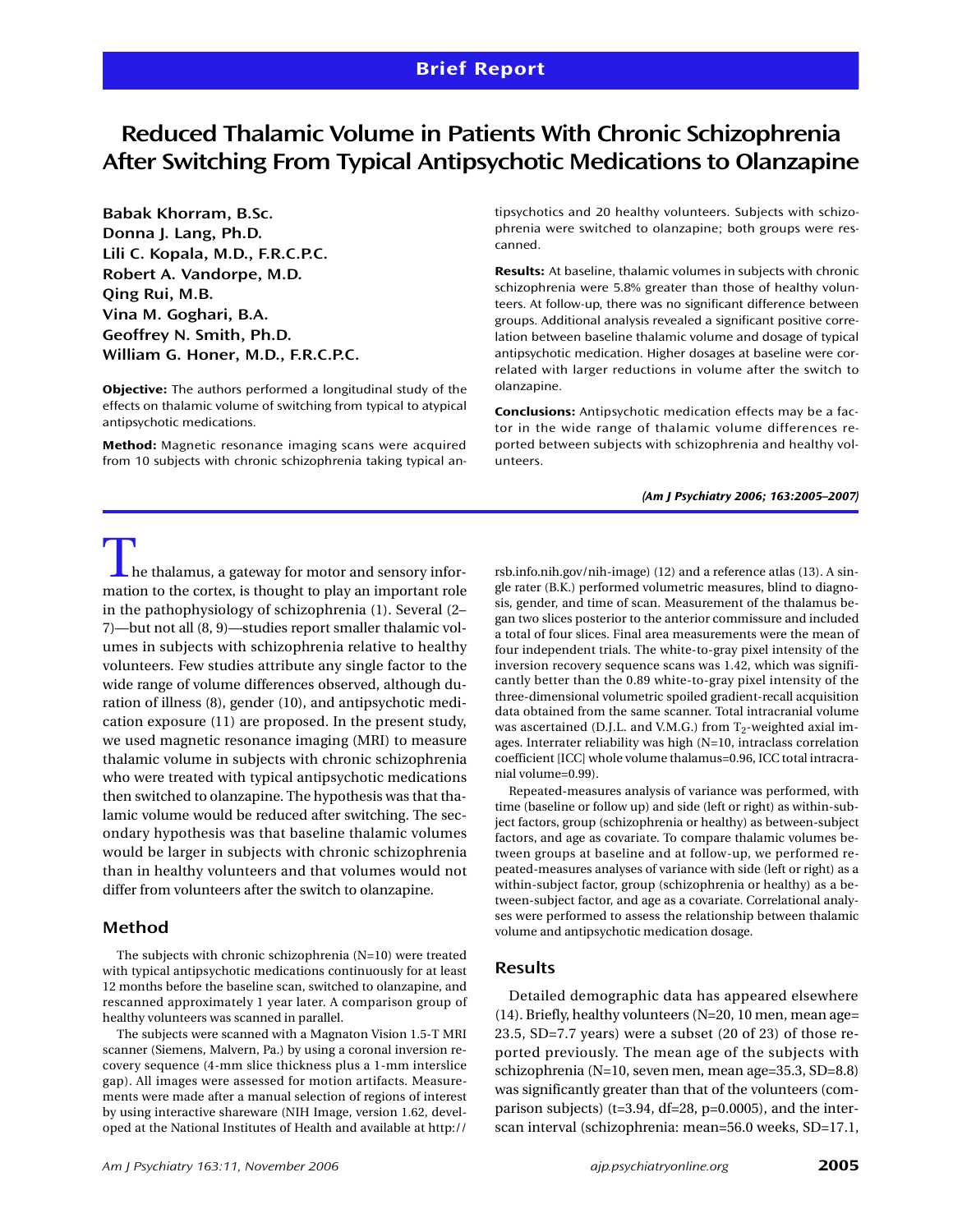**FIGURE 1. Baseline and Follow-Up Thalamic Volumes of Healthy Comparison Subjects and Patients With Chronic Schizophrenia, the Relationship Between Baseline Thalamic Volumes and Baseline Dosage of Typical Antipsychotics, and the Relationship Between Change in Thalamic Volume and Baseline Dosage of Typical Antipsychotics**



volunteers: 60.1 week, SD=12.7) was shorter (t=2.13, df=28, p=0.04). Initial analyses with all subjects used age as a covariate. Secondary analyses used the older 10 of the 20 volunteers. For this subsample (six men and four women), mean age did not differ between groups (t=1.79, df=18, p= 0.09) nor did intracranial volume (t=0.22, df=18, p=0.83).

No main effects of diagnosis (Wilks's  $\lambda$ =1.85, df=2, 26, p= 0.18) or time (Wilks's  $λ=0.67$ , df=2, 26, p=0.52) were observed. A time-by-diagnosis interaction (Wilks's λ=9.75, df= 2, 26, p=0.001) was noted. This interaction was also present in the age-matched subgroup (Wilks's  $\lambda$ =8.80, df=2, 16, p= 0.003). On both the left and right sides, thalamic volume was reduced after the switch to olanzapine (Figure 1).

Mean baseline total thalamic volume was 5.8% larger in schizophrenia patients than in volunteers (F=4.96, df=1, 27, p=0.03). A similar difference was present in the agematched subgroup (F=6.88, df=1, 17, p=0.02). Conversely,

at the follow-up scan, no difference related to diagnostic group was detected in the total group  $(F=0.54, df=1, 27, p=$ 0.47) or in the subgroup ( $F=0.52$ , df=1, 17, p=0.48). One subject was briefly treated with an antidepressant near the time of the baseline scan, and one subject was similarly treated near the time of the follow-up scan. Neither subject had results that were different from the pattern of the others.

A positive correlation between baseline thalamic volume and chlorpromazine-equivalent dosage of medication was observed  $(r=0.77, p=0.009)$  (Figure 1). A significant correlation between change in thalamic volume (follow-up minus baseline) and baseline dosage of typical antipsychotic medication was also observed (r=0.76, p= 0.01). A higher baseline dose was associated with a greater reduction of total thalamic volume between baseline and follow-up scans (Figure 1).